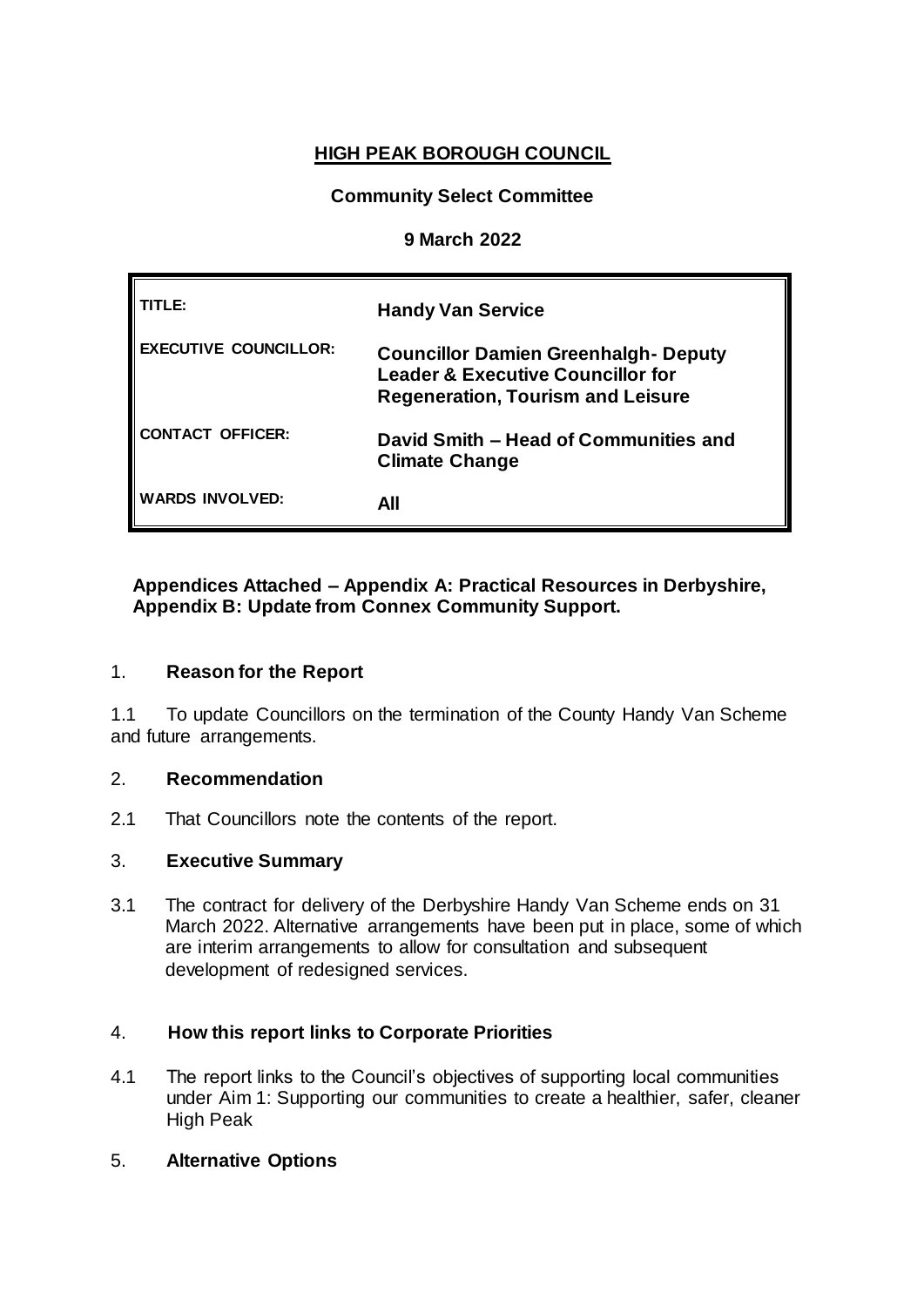#### 5.1 None identified

#### Neil Rodgers **Executive Director (Place)**

# **Web Links and Background Papers**

Health and Care Bill

[https://www.gov.uk/government/publications/health-and](https://www.gov.uk/government/publications/health-and-care-bill-factsheets/health-and-care-bill-information)[care-bill-factsheets/health-and-care-bill-information](https://www.gov.uk/government/publications/health-and-care-bill-factsheets/health-and-care-bill-information)

Department of Health &Social Care, People at the Heart of Care

[https://assets.publishing.service.gov.uk/government/upl](https://assets.publishing.service.gov.uk/government/uploads/system/uploads/attachment_data/file/1037594/people-at-the-heart-of-care_asc-form-accessible.pdf) [oads/system/uploads/attachment\\_data/file/1037594/peo](https://assets.publishing.service.gov.uk/government/uploads/system/uploads/attachment_data/file/1037594/people-at-the-heart-of-care_asc-form-accessible.pdf) [ple-at-the-heart-of-care\\_asc-form-accessible.pdf](https://assets.publishing.service.gov.uk/government/uploads/system/uploads/attachment_data/file/1037594/people-at-the-heart-of-care_asc-form-accessible.pdf)

Department of Health &Social Care, Joining up care for people, places and populations

[https://assets.publishing.service.gov.uk/government/upl](https://assets.publishing.service.gov.uk/government/uploads/system/uploads/attachment_data/file/1055687/joining-up-care-for-people-places-and-populations-web-accessible.pdf) [oads/system/uploads/attachment\\_data/file/1055687/joini](https://assets.publishing.service.gov.uk/government/uploads/system/uploads/attachment_data/file/1055687/joining-up-care-for-people-places-and-populations-web-accessible.pdf) [ng-up-care-for-people-places-and-populations-web](https://assets.publishing.service.gov.uk/government/uploads/system/uploads/attachment_data/file/1055687/joining-up-care-for-people-places-and-populations-web-accessible.pdf)[accessible.pdf](https://assets.publishing.service.gov.uk/government/uploads/system/uploads/attachment_data/file/1055687/joining-up-care-for-people-places-and-populations-web-accessible.pdf)

Derbyshire County Council, Consultation on changes to the eligibility criteria for the community alarm system [https://www.derbyshire.gov.uk/council/have-your](https://www.derbyshire.gov.uk/council/have-your-say/consultation-search/consultation-details/changes-to-the-eligibility-criteria-for-the-community-alarm-system.aspx)[say/consultation-search/consultation-details/changes-to](https://www.derbyshire.gov.uk/council/have-your-say/consultation-search/consultation-details/changes-to-the-eligibility-criteria-for-the-community-alarm-system.aspx)[the-eligibility-criteria-for-the-community-alarm](https://www.derbyshire.gov.uk/council/have-your-say/consultation-search/consultation-details/changes-to-the-eligibility-criteria-for-the-community-alarm-system.aspx)[system.aspx](https://www.derbyshire.gov.uk/council/have-your-say/consultation-search/consultation-details/changes-to-the-eligibility-criteria-for-the-community-alarm-system.aspx)

Derbyshire County Council, Older People's Independent Living Services Consultation and Review [Independent Living.pdf \(derbyshire.gov.uk\)](https://democracy.derbyshire.gov.uk/documents/s13528/Independent%20Living.pdf)

#### 6. **Detail**

- 6.1 The Derbyshire Handy Van Scheme was introduced around 2008 to address affordable warmth with a focus on cold and damp homes. The initial scheme was externally funded for 3 years following a successful funding bid that was led by High Peak Borough Council. The funding was 'unlocked' through Derbyshire Fire and Rescue Service (DFRS) offering the vehicles as a gift in kind.
- 6.2 Once the initial funding had ended, Derbyshire County Council (DCC) and DFRS took over funding for the scheme. DFRS took on responsibility for the lease hire of the vans, their maintenance, insurance and fuel. DCC took on responsibility for staffing and ancillary equipment.
- 6.3 Over time, some of the work that was carried out by the scheme was transferred to other commissioned services and other activities were ended

#### **Contact details**

David Smith Head of Communities and Climate Change david.smith@highpeak.gov.uk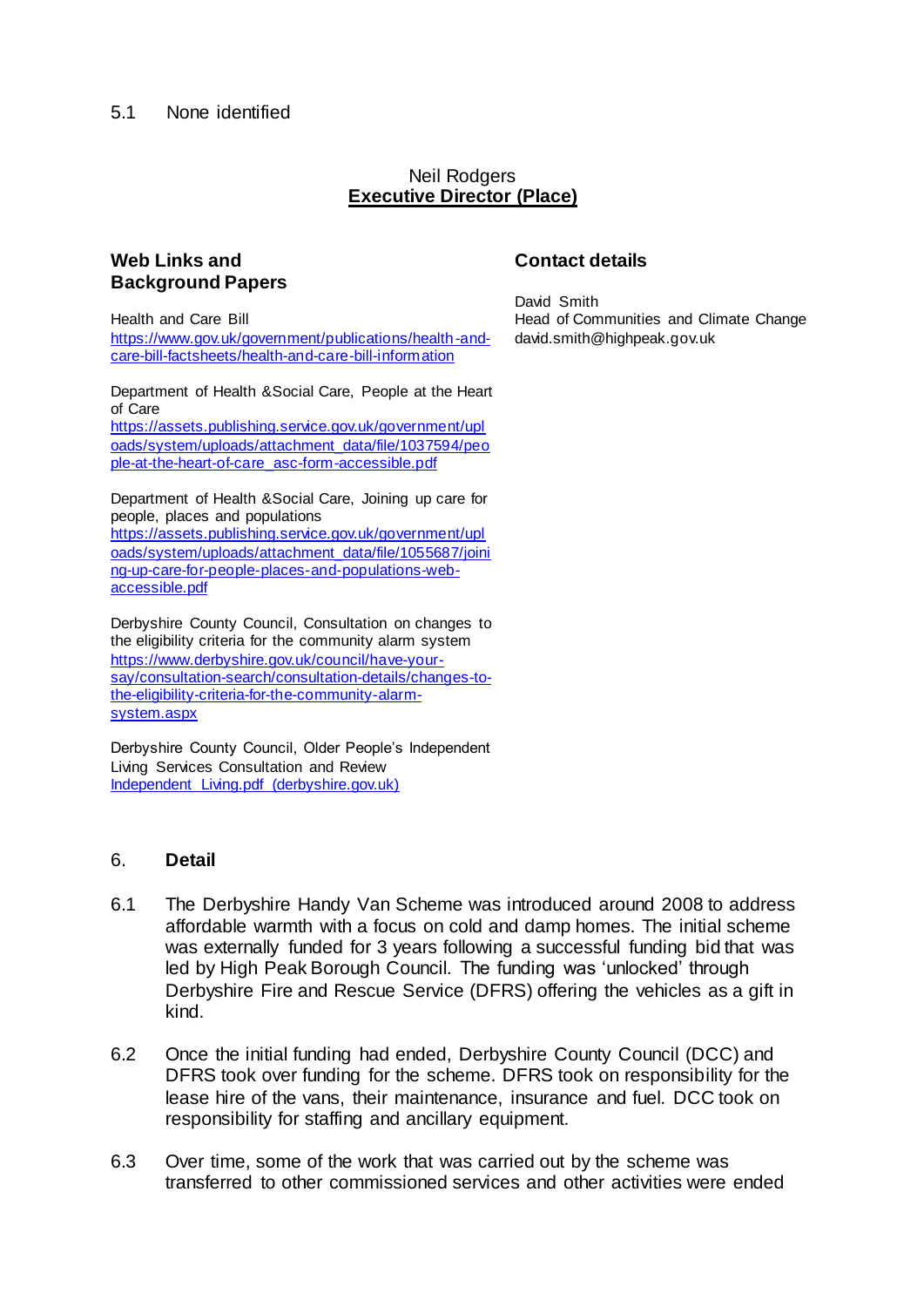because of working at height restrictions and asbestos testing regulations. The scheme thus moved away from its original purpose of providing practical support but without formal review.

- 6.4 The breakdown of Handy Van service activity for the whole of Derbyshire in recent years was around 43% Safe and Well Checks, 40% community alarm installation and maintenance, and 17% practical tasks.
- 6.5 Connex have been commissioned to provide the Handy Van Service in High Peak and Derbyshire Dales. The current County contracts had been extended but cannot be further extended beyond the end of March 2022. The vehicles that are used to provide the scheme are also approaching the end of their viable lifespan which has resulted in increased maintenance costs in recent years.
- 6.6 In 01/09/20 to 01/08/21*,* there were 596 cases in the area covered by Connex (which includes High Peak and Derbyshire Dales). Out of those cases, 49 were to deliver practical tasks, which resulted in 56 actions be carried out. These actions included:
	- furniture assembly, dismantling or removal
	- Installation or set up of mirrors, pictures, light bulbs, shelves
	- Investigate or repair; toilet roll holders, cupboards, doors and drawers, shower rail, curtains, fix bird table
	- Maintenance; bleed radiator, re-seal bath/shower
- 6.7 The policy and legislative environment has developed in recent years and continues to do so:
	- The Health and Care Bill is currently progressing through Parliament
	- The Government published its People at the Heart of Care, Adult Social Care Reform White Paper in December 2021.
	- The government's proposals for health and care integration were published in February 2022.
- 6.8 DCC (and DFRS) have stated that as the contract was coming to its natural end, and because clients were accessing provision on an ad hoc basis (not receiving an ongoing regular service,) the partners concluded that they were not required to undertake a consultation on ending the scheme and that there was no requirement for a decision report to be posted in the public domain. The County Council is however currently consulting on proposals to make changes to the community alarm element of the Assistive Technology service, to ensure that the eligibility criteria is fair and equitable across Derbyshire (closes 1 May 2022). DCC's Cabinet will also be asked on 10 March 2022 to approve a 12-week consultation on the future provision of the Older People's Independent Living Services (OP ILS) and Falls Recovery Service (FRS).
- 6.7 In light of the above, DCC and DFRS concluded that they could no longer support the scheme in its current form and needed to take the opportunity to consider current and future service demands across the County. Appendix A